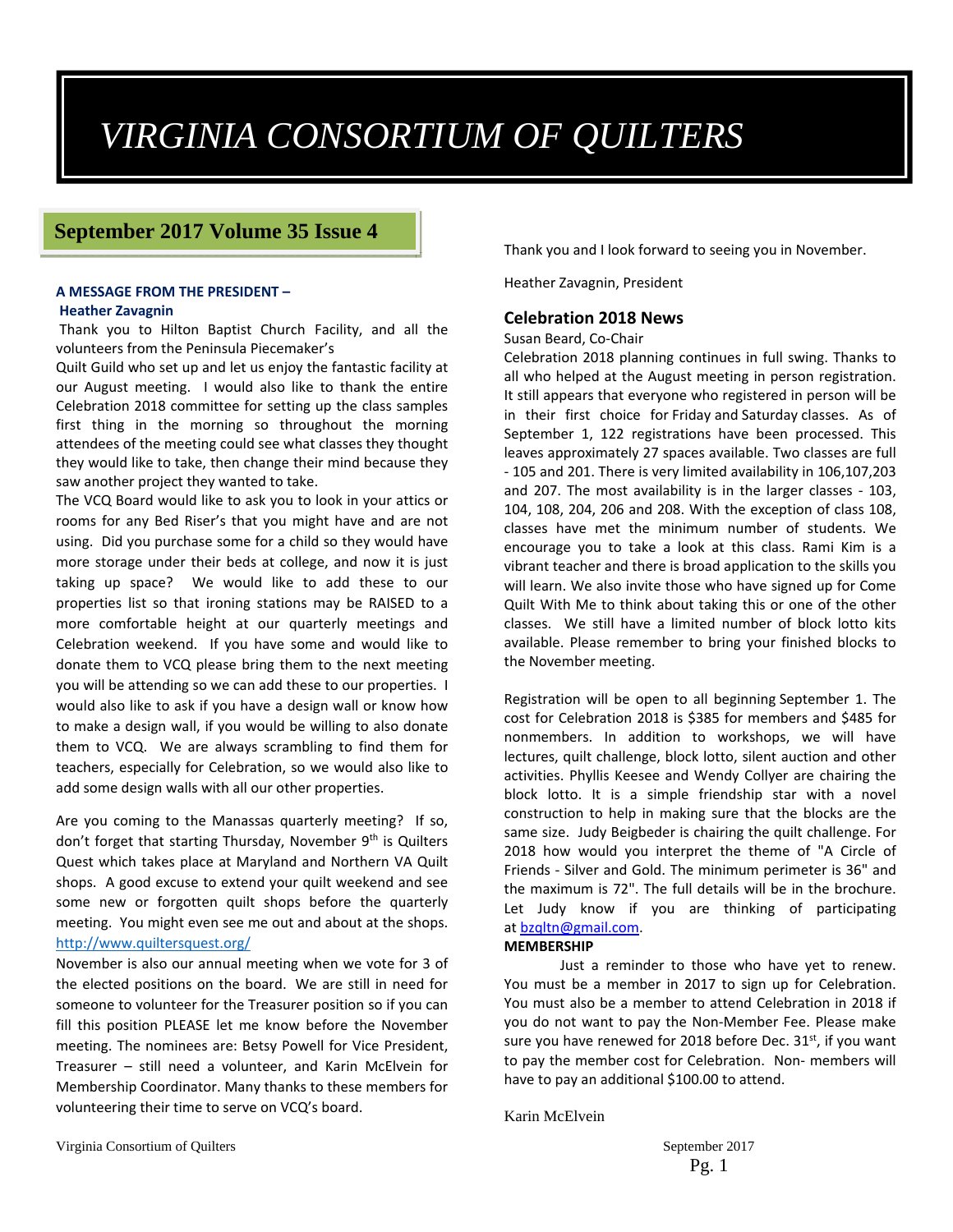# *MEET YOUR BOARD OF DIRECTORS*

# **VCQ Board & Area Reps 2016**

|                | <b>Position</b>             | <b>Name</b>          | Phone        | E-mail                           |
|----------------|-----------------------------|----------------------|--------------|----------------------------------|
| $\mathbf{1}$   | President                   | Heather Zavagnin     | 770-845-5190 | president@vcq.org                |
| 2              | <b>VP</b>                   | Faye Hannah          | 757-410-0846 | vicepresident@vcq.org            |
| 3              | <b>Secretary</b>            | <b>Susan Fulton</b>  | 804-633-5926 | secretary@vcq.org                |
| 4              | <b>Treasurer</b>            | Marty Green          | 540-967-3203 | treasurer@vcq.org                |
| 5              | <b>Membership</b>           | Karin McElvein       | 757-572-1569 | membership@vcq.org               |
| 6              | <b>Historian</b>            | Joan McGowan         | 703-323-6048 | historian@vcq.org                |
| 7              | <b>Programs</b>             | Elizabeth Gibson     | 703-481-6879 | programs@vcq.org                 |
|                |                             | Sally Hurst          | 434-248-6212 | programs@vcq.org                 |
| 8              | <b>Facilities</b>           | <b>Rose Hall</b>     | 434-363-1011 | facilities@vcq.org               |
|                |                             | Sue Burton           | 804-435-3229 | facilities@vcq.org               |
| 9              | <b>Newsletter</b>           | Yvette Cienski       | 757-234-0232 | newsletter@vcq.org               |
| 10             | <b>Web Mistress</b>         | Mary Grogan          | 202-262-0142 | maryg@infovisions.org            |
| 11             | <b>Publicity</b>            | <b>VACANT</b>        |              |                                  |
| 12             | <b>Celebration co-Chair</b> | Susan Beard          | 571-338-3168 | Beard22205@verizon.net           |
|                |                             | Phyllis Mondak       | 804-921-2048 | Phmon2@comcast.net               |
| 13             | <b>Community Service</b>    | Karen DuMont         | 804-233-7750 | kmdumont@comcast.net             |
|                |                             | Karin McElvein       | 757-572-1569 | Karinlisa7@gmail.com             |
| 14             | <b>Documentation</b>        | <b>VACANT</b>        |              |                                  |
|                | <b>Area Reps</b>            |                      |              |                                  |
| $\mathbf{1}$   | <b>Northern VA</b>          | Kathy McCrea         | 703-425-1829 | kathy.mccrea@cox.net             |
| $\overline{2}$ | <b>Shenandoah Valley</b>    | Kathleen<br>Ackerson | 540-335-4700 | kackerso@shentel.net             |
| 3              | <b>Southern Shenandoah</b>  | Vacant               |              |                                  |
| 4              | <b>Culpeper-Lynchburg</b>   | Deb Schupp           | 540-604-0988 | debschupp@GumboDesignStudios.com |
| 5              | Richmond                    | Karen DuMont         | 804-233-7750 | kmdumont@comcast.net             |
| 6              | Fredericksburg              | Ann Tinsman          | 540-894-5546 | atinsman@hotmail.com             |
| 7              | Southwest                   | Vacant               |              |                                  |
| 8              | Peninsula                   | <b>Bonnie Timm</b>   | 757-483-4909 | botqg@verizon.net                |
| 9              | <b>Tidewater</b>            | Debi Harding         | 757-615-7758 | debi.harding@cox.net             |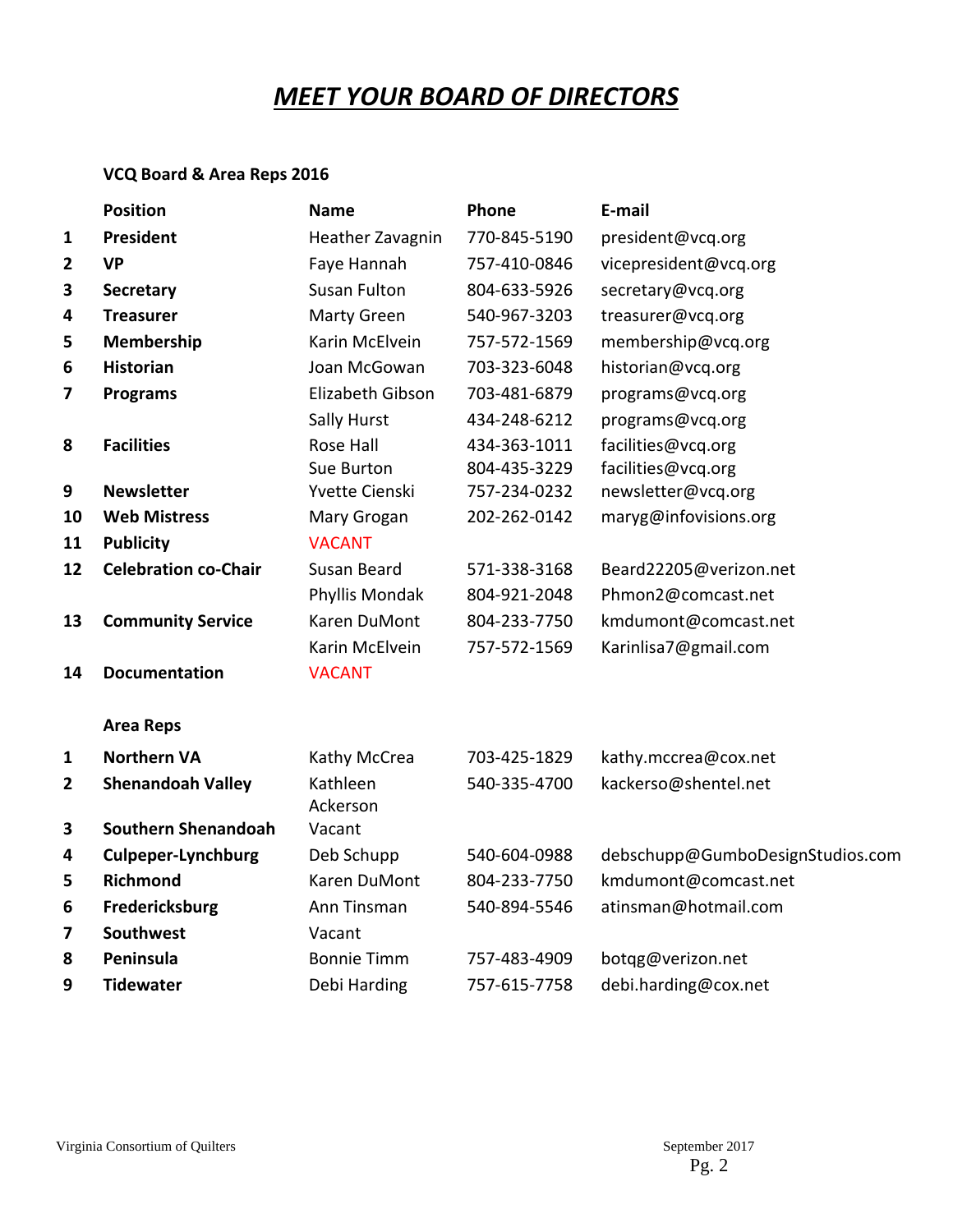#### **VCQ General Meeting Minutes‐August 12,2017**

#### Hilton Baptist Church, Newport News Virginia

Heather Zavagnin called the meeting to order at 12:47 pm. She welcomed all the quilters to Newport News and hoped everyone got to register for Celebration 2018! A huge thank you to Lois Bates, Jeanne, Nancy, Denise, and the Peninsula Piecemakers for the wonderful arrangements for today's meeting. We welcomed many new members and guests today. Faye handed out a "goodie" to them all.

The May minutes were published in the June newsletter. One name correction was noted. Ann Tinsman made a motion to accept minutes, Judy Beigbeder seconded and motion passed.

Heather announced cards to sign for a birthday and an illness for two of our members.

Heather also let us know of VQM new executive director, Peggy Dillard.

Treasurer's report. Marty Green passed out a report on each table of this quarter's expenses and income. One correction was made. The checking account balance is \$20,388.9 and MM Acct is \$7,436.94. Kathy Tyler made a motion to accept this report, seconded by Ann Tinsman. Motion approved by membership.

Faye Hannah reminded members of items for sale to members. Charms, wine glasses, pins, fabric boxes, and plastic zip bags are still available!

Membership. Karin McElvein let us know that we now have over 50 new members this month and 245 total members and still rising!

Facilities: We were happy to welcome the two new facilities chairwomen, Rose Hall and Sue Burton starting in 2018. If anyone has a location for a meeting please contact them so they can start planning!

The November meeting will be at the Manassas Baptist Church in Manassas, Virginia. Deb Schupp is the only teacher under contract at this time with 2 pending. She showed us the piece she will be teaching!

Web Mistress Mary Grogan was not in attendance. The password for the directory was given out and cannot be published in the minutes.

Newsletter deadline for the November meeting is September 8. Get any news to Yvette Cienski by then.

If you live in an area without an area rep, please take some rack cards for your local quilt shops or guild meetings.

Community Service projects. Sue Price is still accepting ALS quilts and bassinette covers for our projects. Some of the finished projects will be displayed during show and tell today.

Celebration 2018! Susan Beard was glad to report to us that we had 81 members register today for Celebration 2018 and she is 99% sure that those in attendance will probably get their first choice of classes. Those folks that sent their registration in with a friend or mailed them have not been assigned yet. There are about 20 of those. Only 165 spots for Celebration 2018 so it is filling up! She also requests donations of 10 inch squares of batting if anyone has any. The registration process was very quick and seamless today.

Old Business: We still need to fill positions!!! We need area reps for Southwest Va. And Southern Shenandoah. These can be combined! In November, we need to vote on three board positions: Vice President, Treasurer, and Membership. Karin has agreed to run again for membership. If anyone would like to run for any of these please let Heather or other board member know!! We also need documentation and publicity chairs!!

New Business: Cathy Tyler has her cute flip dolls here with patterns and she has a few new ones too!

Meeting adjourned 1:06 pm

Minutes respectfully submitted by Susan Fulton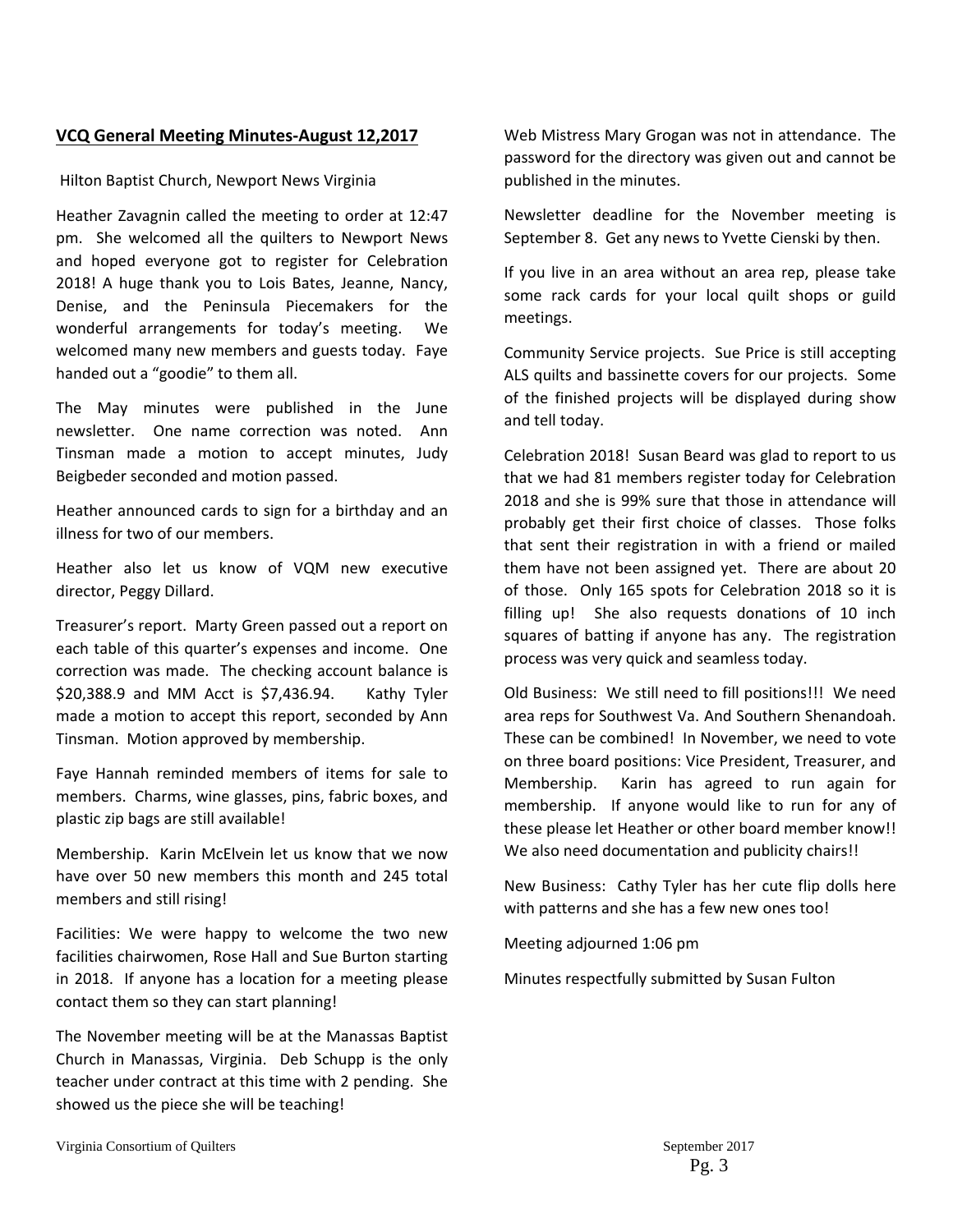# **Calendar of Events**

#### **October 5‐7, 2017 Original Sewing & Quilt Expo**

www.sewingexpo.com Fredericksburg Expo & Conference Center, 2371 Carl D. Silver Pkwy., Fredericksburg, 22401

#### **Tour de Quilt Shop Hop in central Va. ‐Oct 5‐9.** Www.facebook.com/tourdequilt

#### **October 20 – 23, 2017**

#### **Stafford Piecemakers Annual Quilt Show**

http://www.staffordpiecemakers.com/

‐ Free Admission

- ‐ "It's a Jungle Out There" Challenge Entries
- ‐ Viewers' Choice Awards
- ‐ 2017 Raffle Quilt "Tranquility"

Certified Quilt Appraiser Mary Kerr, available by appointment.

Show Location: John Musante Porter Memorial Library

2001 Parkway Blvd.

Stafford, Virginia 22554

Please call 540‐659‐4909 for more information.

#### **November 9‐18,2017**

**Quilters' Quest Shop Hop Maryland & Northern VA**

http://www.quiltersquest.org/home.html

#### **October 20‐21,2017**

The Hearts and Hands ECA Quilters Guild of Sanford, NC will hold its biennial quilt show at the Dennis Wicker Civic Center, 1801 Nash St., Sanford, NC (40 miles SW of Raleigh).

The show hours will be: Fri. Oct. 20 from 10am ‐ 5pm, and Sat. Oct. 21 from 10am - 4pm. Admission is \$6, under 12 free.

A Bionic Bag filled with \$300 of quilting notions will be raffled off each day of the show. There will be over 100 handmade quilts, vendor booths, raffle baskets, door prizes, a boutique with handmade items perfect for gifts

for the holiday season, and antique quilts. Lunch will be available on site.

The theme of the show is "Look on the Bright Side". Entry fees are \$5.00 per quilt. The deadline for submissions is August 25, 2017. Entry Forms, the Category List and Quilt Show Rules can be found on our website (http://www.heartsandhandsnc.org); choose the "2017 Quilt Show" tab. This year, entry forms and fee can be mailed or hand‐delivered to Ruth Williams‐ Hunt at 1911 Wilkins Drive, Sanford, NC 27330.

Questions? Contact us at Rose Nykiel at roquiltern@gmail.com or (909) 475‐824 or Janet Blazekovich at janetquilts5675@yahoo.com or (630) 643‐2497.

\*\*\*\*\*\*\*\*\*\*\*\*\*\*\*\*\*\*\*\*\*\*\*\*\*\*\*\*\*\*\*\*\*\*\*\*\*\*\*\*\*

#### **VCQ Events:**

**November 11, 2017 Manassas, VA March 10, 2018 – TBA**

**April 26‐29, 2018 Celebration ‐Spring Mountain Lake**

The following are the **Deadline Dates** for item submissions to the newsletter staff:

JAN. 5, 2018 for March  $10^{th}$  meeting

Material can be sent electronically (preferred) to newsletter@vcq.org OR mailed to: Yvette Cienski, 206 Blue Heron Dr., Yorktown, VA 23692

#### **Advertising For Newsletter & Roster**

|                                               | Newsletter | Roster  |
|-----------------------------------------------|------------|---------|
| Business Card-2"x3.5"                         | \$10.00    | \$20.00 |
| 1/4 Page-5.25"x4"                             | 15.00      | 30.00   |
| 1/2 Page-5.25"x 8"                            | 30.00      | 60.00   |
| Full Page-8" x 10.5"                          | 50.00      | 100.00  |
| <b>Inside Back Page</b>                       |            | 125.00  |
| Classified Ad (50 word max - Newsletter only) |            |         |

Send ads to newsletter@vcq.org and check made out to VCQ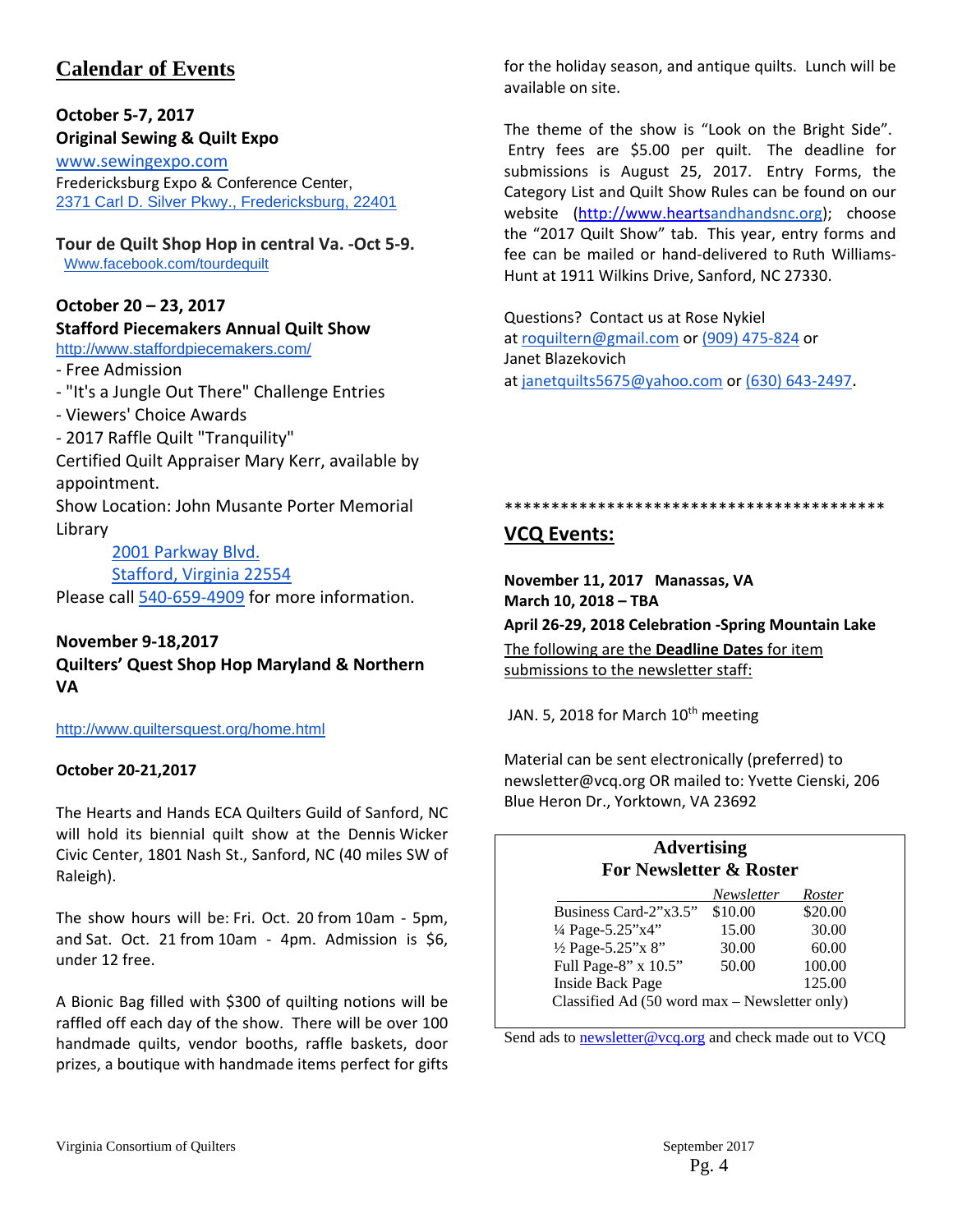

# **CALENDAR OF EVENTS AT VIRGINIA QUILT MUSEUM**

## Artists' Reception for Fall Exhibitions

- Saturday, September 23, 2017
- 10:00am ‐ 4:00pm

Meet some of the artists represented in the Fall Exhibitions including **Pat Sloan** and **Susan Emory**. Free with paid museum admission.

#### Quilts About Town

- Mon, Oct 2, 2017 10:00am **THRU**
- Sat, Oct 14, 2017 4:00pm

For the first two weeks of October, 15 businesses in downtown Harrisonburg will display quilts from the VQM Education Collection. Pick up a "passport" at VQM or participating businesses to guide you through the town. Have your passport stamped by 12 or more locations to be entered in a prize drawing. The Downtown Quilt Walk is **free** and open to the public.

On **Thursday, October 12 from 1‐4pm**, five more quilts will be displayed in the Old Town neighborhood. You can also stop at VQM for dessert! Tickets for this event are **\$10**. *Additional information forthcoming.*

# OCT 4 Stash Blast ‐ a fabric flea

#### market!

- Wednesday, October 4, 2017
- 9:00am ‐ 1:00pm
- Asbury Methodist Church (map)

Come build up your stash and support the VQM! Yardage, precuts, scraps and fabric of different sizes and designs will be available.

# VQM Opportunity Quilt in Fredericksburg, VA

- Thu, Oct 5, 201710:00am **THRU**
- Sat, Oct 7, 20174:00pm

Visit our info booth and purchase tickets for the "Eagles of Peace" VQM Opportunity Quilt at the **Original Sewing & Quilt Expo.** 

Volunteers needed for the Expo. Please email vqm.volunteer@gmail.com if you are interested.

## Little Quilts, Big Talents: Online Auction

- Sat, Oct 7, 201710:00am **THRU**
- Sun, Oct 22, 20174:00pm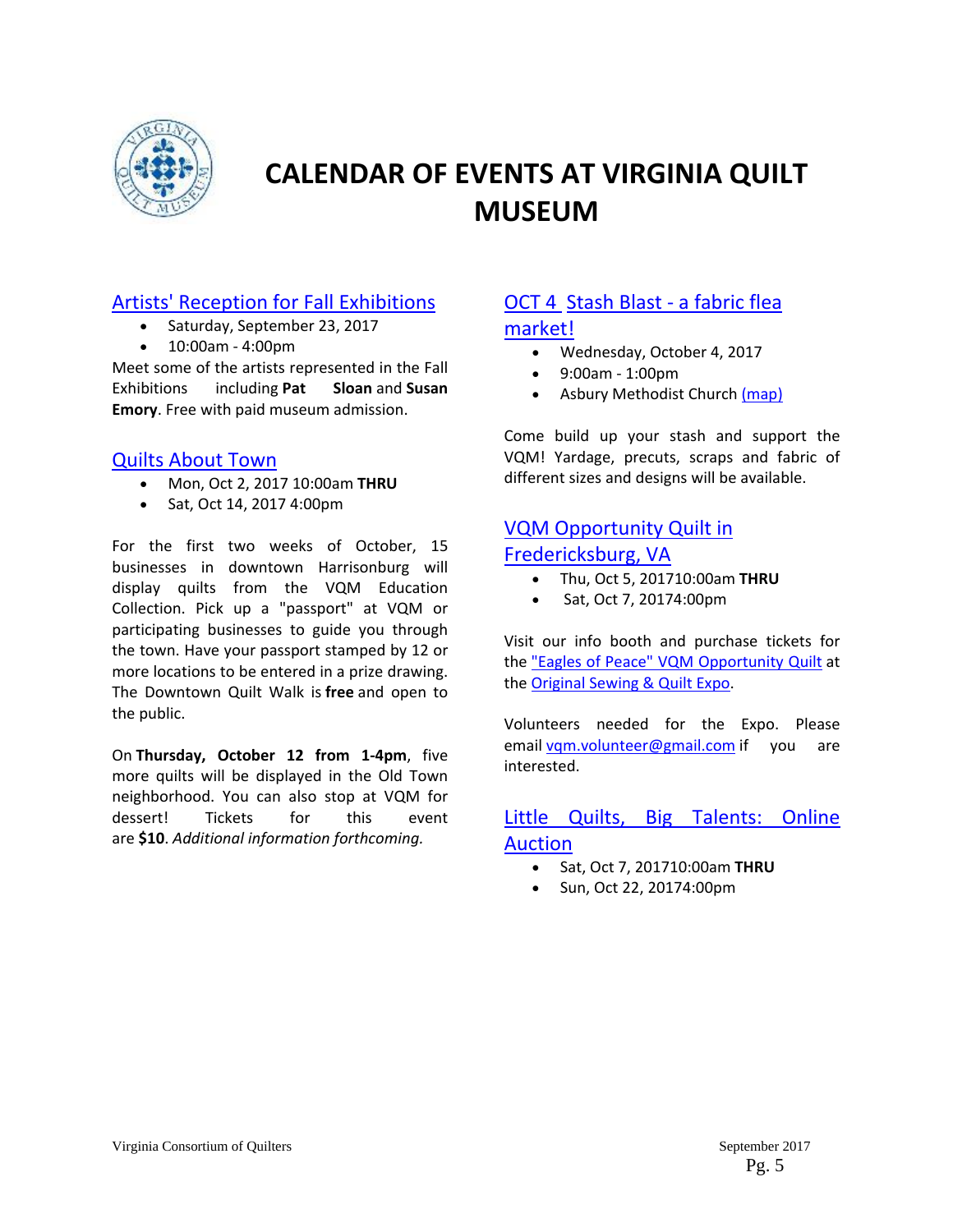

**VIRGINIA QUILT MUSEUM** 301 S. Main Street Harrisonburg, VA 22801 Phone 540-433-3818 Preserving, celebrating, and nurturing Virginia's quilting heritage

# **www.vaquiltmuseum.org**

Designated the "**official quilt museum of the Commonwealth**" by the General Assembly **Upcoming Exhibits:**

#### **Heritage Redefined" ‐ September 5 ‐ December 16**

#### *Curated by Susan Emory*

Improvisational piecing, alternate gridwork, foundation piecing, use of negative space and applique.

Quilting has a rich heritage in Virginia ‐ over the years Virginia quilters have made whole cloth, medallion, Amish quilts, and art quilts. Broderie Perse and crazy quilting have been popular in the mid‐Atlantic region, and recently, modern quilting has seen an upsurge. Among the numerous forms of modern quilting, look for alternate grid work, applique, foundation piecing, improvisational quilting, and modern traditionalism ‐ the updating of classic quilt designs. This juried exhibit showcases a compilation of modern quilts from across Virginia.

#### **"13 Perspectives"** *Curated by Trudi Van Dyke*

The 13 members of New Image Artists exhibit new work created for the Virginia Quilt Museum. These juried contemporary fiber artists are nationally and internationally exhibited and collected. Curator Trudi Van Dyke seeks to engage and educate visitors with the depth and breadth of modern quilting. Mastery of traditional as well as innovative techniques and materials provide a rich tapestry of visual excitement and stretch the definition of quilting.

#### **"From Ma‐Ma's Garden to the Wheel of Fortune"** *Curated by Pat Sloan*

Pat Sloan is a quilt designer, book author, radio/podcast show host and fabric designer

Pat Sloan is a quilting teacher, author, and fabric designer. This exhibit offers a look at Pat's published work done in her signature pieced and applique style. It then gives the visitor a peek behind the scenes at the quilts she makes for fun in her improvisational style.

#### **"Treasures from the Vault: Quilts from the VQM Collection, Elegant Stitches"** *Curated by Gloria Comstock, VQM Curator and Registrar*

The quilts included in this exhibit are from the 18th and 19th Centuries. The elegant stitching has all been done by the hands of Virginia quiltmakers of both urban and rural areas and features diverse quilting designs. Hand quilting has always been prized as a talent, with ten stitches or more per inch considered museum quality. This exhibit will be a photographer's delight; prize-winning images are here for the taking!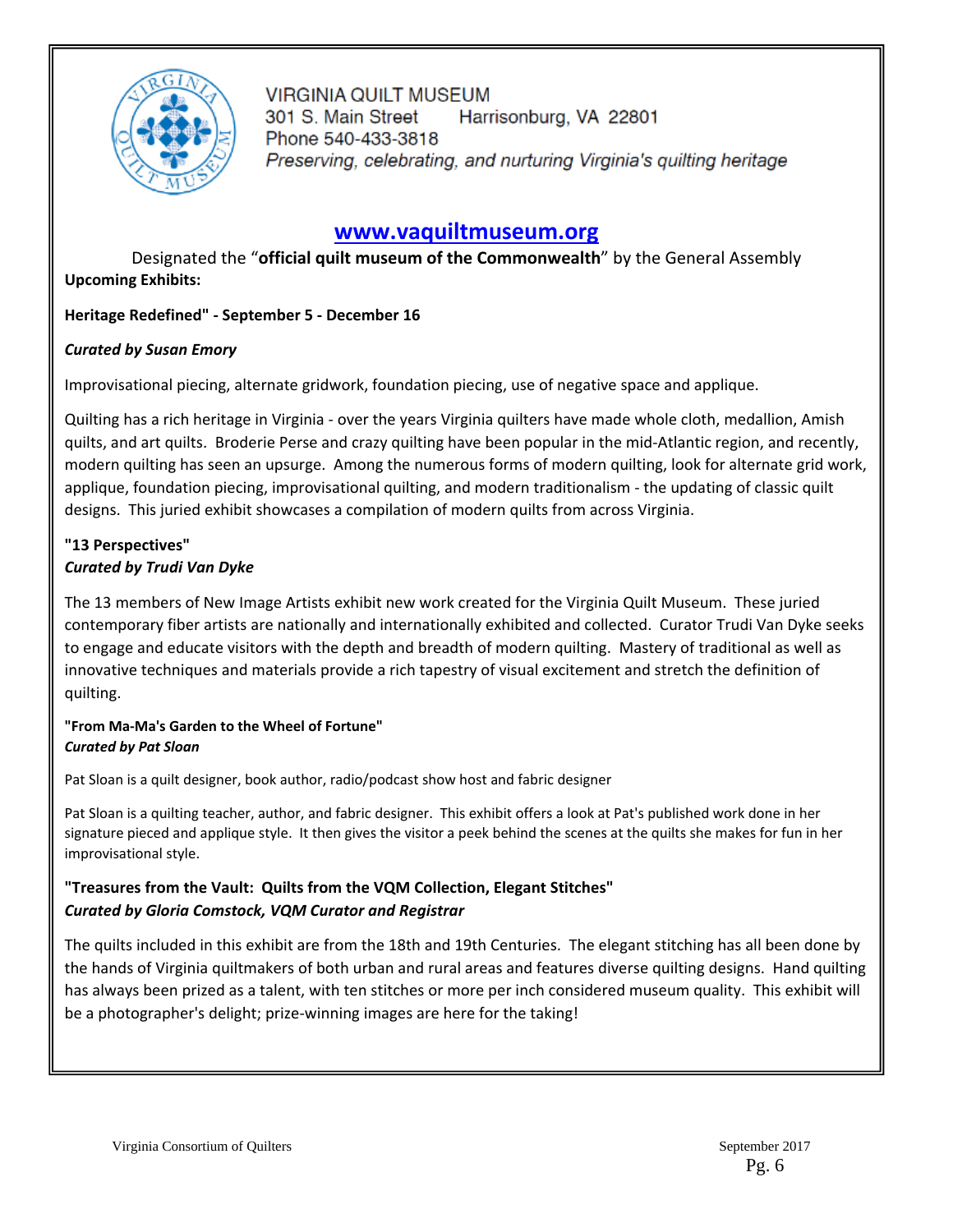# Virginia Consortium of Quilters Application for Membership

| below.)                                                                  |                                                                                                                                                                                                                            |
|--------------------------------------------------------------------------|----------------------------------------------------------------------------------------------------------------------------------------------------------------------------------------------------------------------------|
|                                                                          | $( )$ I wish to receive a <i>paper copy</i> of the quarterly newsletter.                                                                                                                                                   |
|                                                                          | Your membership can be paid for multiple years (up to 5 years) with this form. This date will be on your<br>membership card and the mailing label of each newsletter. If dues increase during this period, yours will not. |
|                                                                          | Amt: $\frac{\text{Make check payable to "VCQ"}}{(\$25.00 \text{ per year, up to five years only.})}$                                                                                                                       |
|                                                                          | $(\$25.00$ per year, up to five years only.)                                                                                                                                                                               |
|                                                                          | <u><b>Renewal Members Only: Please enclose with your payment and application, a self-addressed stamped</b></u><br><b>envelope (SASE) for your membership card.</b>                                                         |
|                                                                          | $( ) I$ am a member of a local quilt guild/group: $($ List all guilds)                                                                                                                                                     |
| $( )$ I teach and/or lecture about quilting.                             |                                                                                                                                                                                                                            |
|                                                                          | () I may be willing to drive others from my area to VCQ meetings.                                                                                                                                                          |
| <b>Mail to:</b>                                                          | Karin McElvein, Membership Chairperson<br>1309 Maplewood Ave.<br>Norfolk, VA 23503                                                                                                                                         |
|                                                                          | Questions: karinlisa7@gmail.com                                                                                                                                                                                            |
| <b>For Membership Only:</b><br>Amt: ___________<br>Ck. No.<br>Exp. Year: | Area<br>CK Dep___; Mem List updated __; Card Sent_____<br>New Member Packet: Letter _; Name Badge __ Card__                                                                                                                |
| Revised 5/10/17                                                          |                                                                                                                                                                                                                            |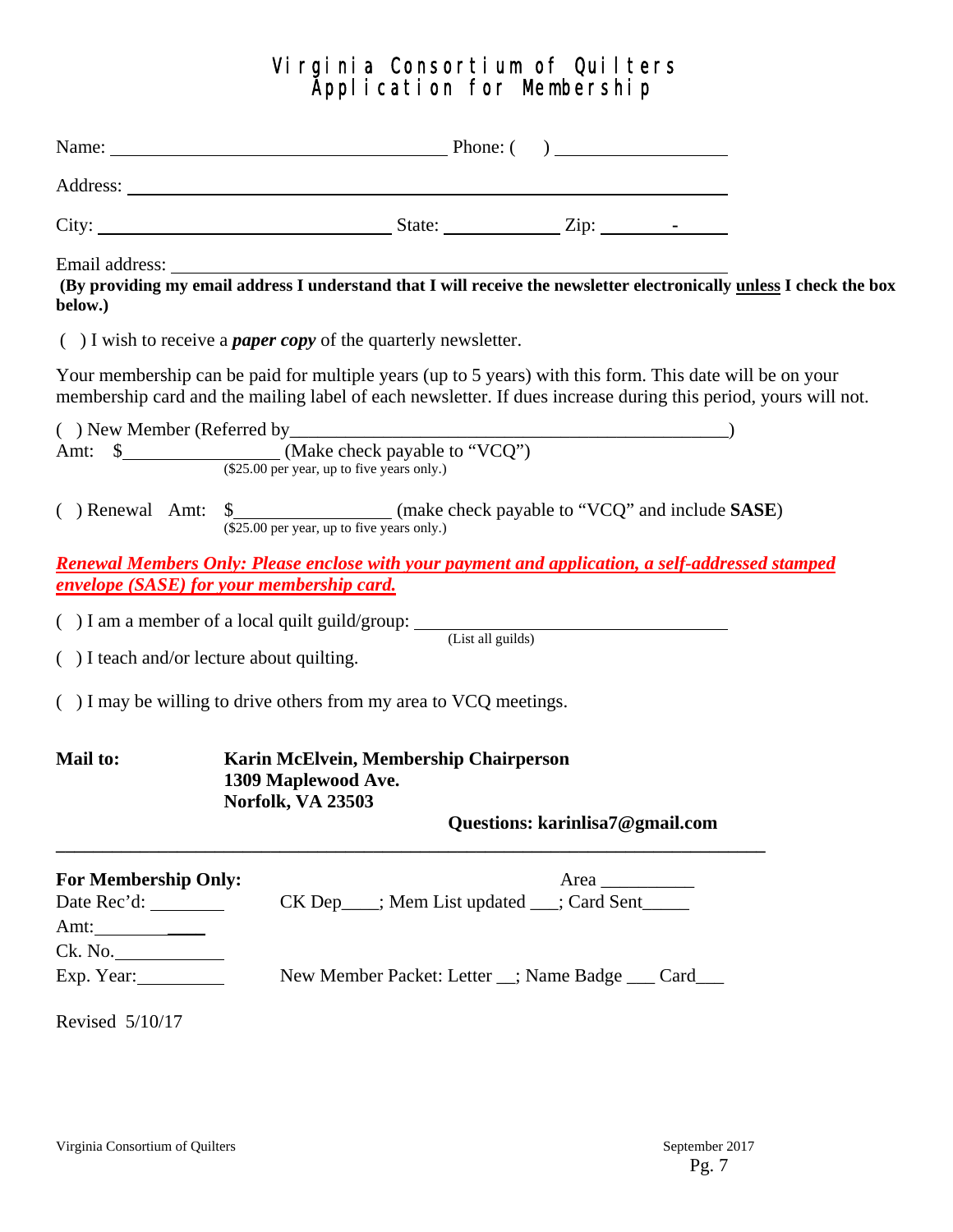## **November 11, 2017 Meeting & Workshop in Manassas, VA**

#### **Lodging Accommodations (Friday, November 10, 2017):**

Hampton Inn – Manassas 7295 Williamson Blvd., Manassas, VA 20109 (703) 369‐1100

#### **Accommodations**: Lodging will be at the **Hampton Inn ‐ Manassas**

7295 Williamson Blvd. Manassas Virginia 20109 Tel: 703.369.1100

The cost is \$94 for a room with two double beds or one king bed, plus 13% tax. Make your reservation by calling the hotel directly making sure to mention VCQ when making your reservation. A full complimentary breakfast with hot items is included. The rate is for up to 4 persons per room and up to 4 breakfasts. Any unreserved rooms in our block will be released to the general public; last day to make reservations is **Friday, October 20, 2017.**

Plenty of restaurants in the area: Olive Garden, Fridays, Mexican places, Red Lobster, Chili's, Panera, PotBelly, etc.

#### **Directions to the Hotel:**

- Take I‐95 North toward Washington
- » At exit 152B, take ramp right for VA‐234 North toward Manassas (20.1 mi.)
- » Turn right onto Sudley Manor Dr. (1.7 mi.)
- » Turn left onto VA‐234 N Branch / Sudley Rd (0.6 mi.)
- » Turn right onto Williamson Blvd (0.3 mi.)
- » Make a U‐turn at Stonehouse Dr. (0.2 mi.)
- » Arrive at 7295 Williamson Blvd, Hampton Inn ‐ Manassas

#### **Meeting Location**: **Manassas Baptist Church – Phone: 703.361.2146 x 234**

8730 Sudley Rd., Manassas (Rt. 234) About 3 miles straight north is the interchange with 66.

The Building we are using is actually a former middle school right next to the church, called "The Rock Building". It has easy access, plenty of parking, all one floor, no stairs.

#### **Directions to Manassas Baptist Church from the Hampton Inn:**

Start out going southwest on Williamson Blvd. toward VA‐234/Sudley Rd. Turn Left onto VA‐234 Bus/Sudley. Drive 2.9 miles to church‐ 8730 Sudley Rd,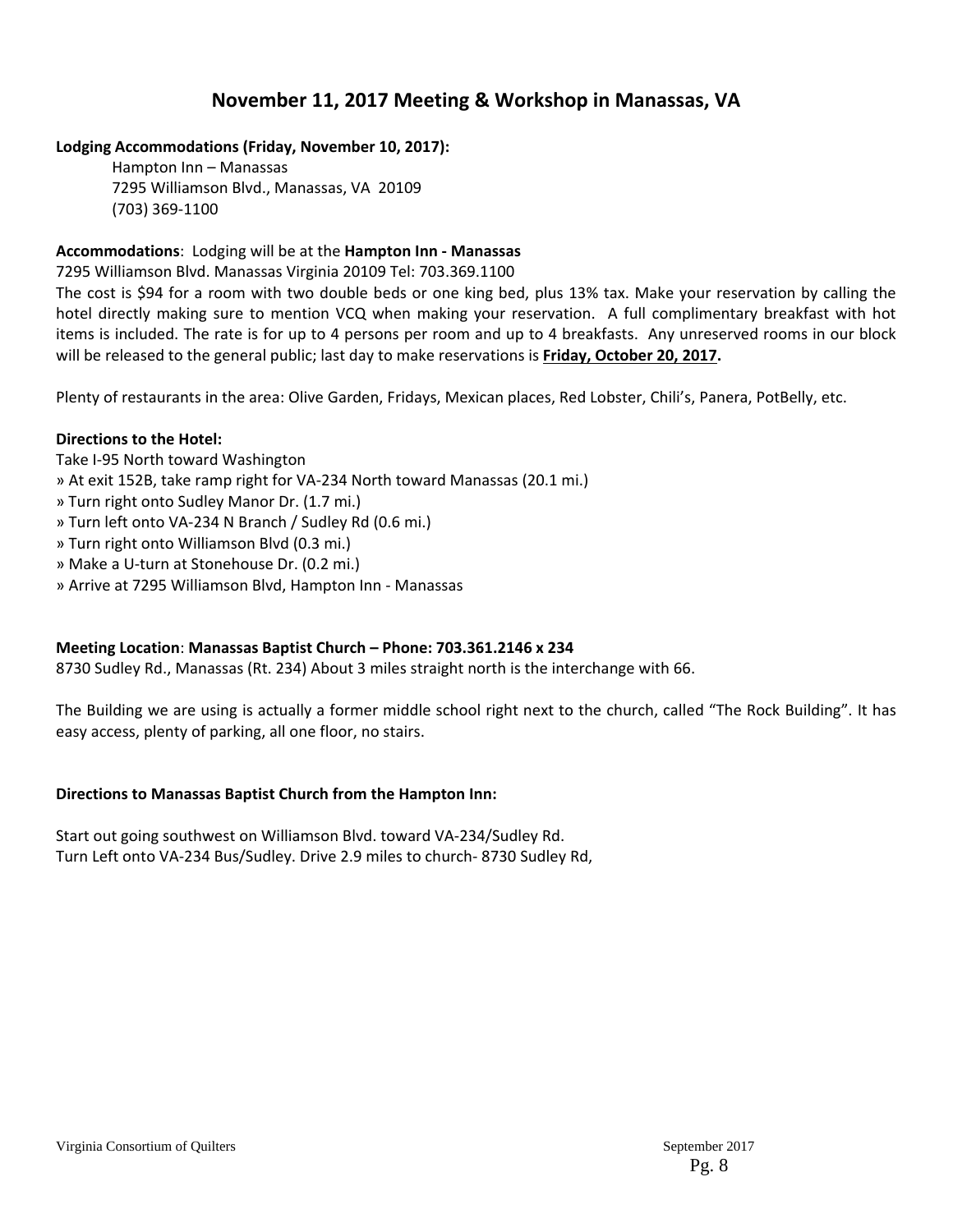# **Notes from Elizabeth and Sally:**

Your registration form and check to VCQ must be **postmarked by Friday, October 20, 2017** (3 weeks prior to event). Registrations will close after this date without exception. Any registrations postmarked after October 20, 2017 will **not be accepted and will be returned**. Please fill out your registration form completely as this information is very vital to ensure proper confirmation mailing of your postcards.

**You will receive a postcard with your registration confirmation – Please bring your postcard!!**  It is your ticket for a door prize drawing. However, if you forget your card we will have blank index cards at the **registration table for the door prize drawing.** 

**Any cancellations must be made by October 20, 2017 to obtain a refund.**

#### **Please wear your nametag to the meeting so we can put names and faces together.**

#### **Friday, November 10, 2017 Schedule: Dinner on your own**

- $\triangleright$  5:30 PM Celebration 2018 Committee meeting at the hotel conference room
- $\geq$  7:00 PM VCQ Board meeting at the hotel conference room

#### **Saturday, November 11, 2017 Meeting Schedule:**

- $\geq 8:00 9:00$  AM Registration
- $\geqslant$  9:00 Noon Workshops
- $\triangleright$  Noon 12:45PM Lunch
- $\geq 12:50 1:20$ PM Business meeting
- 1:30 3:30PM Workshops reconvene
- $\geq$  3:45 4:15 PM Show and Tell

# **Quilt stores near Manassas**

#### **Suzzie's Quilt Shop** 10404 Portsmouth Road Manassas, VA 20109 703‐368‐3867 http://suzziesclasses.wixsite.com/suzziesquiltshop

#### **Daffodil Quilts and Fibers**

13059 Fitzwater Drive Nokesville, VA 20180 703‐594‐0386 http://www.daffodilquiltsandfibers.com/home.htm **Oh Sew Persnickety Fabrics and Threads** 15125 Washington St #116 Haymarket, VA 20169 https://www.ohsewpersnickety.com/

#### **Kelly Ann's Quilt Shop**

9 South Fifth Street Warrenton, Virginia 20186 (540)‐341‐8890 https://www.kellyannsquilting.com/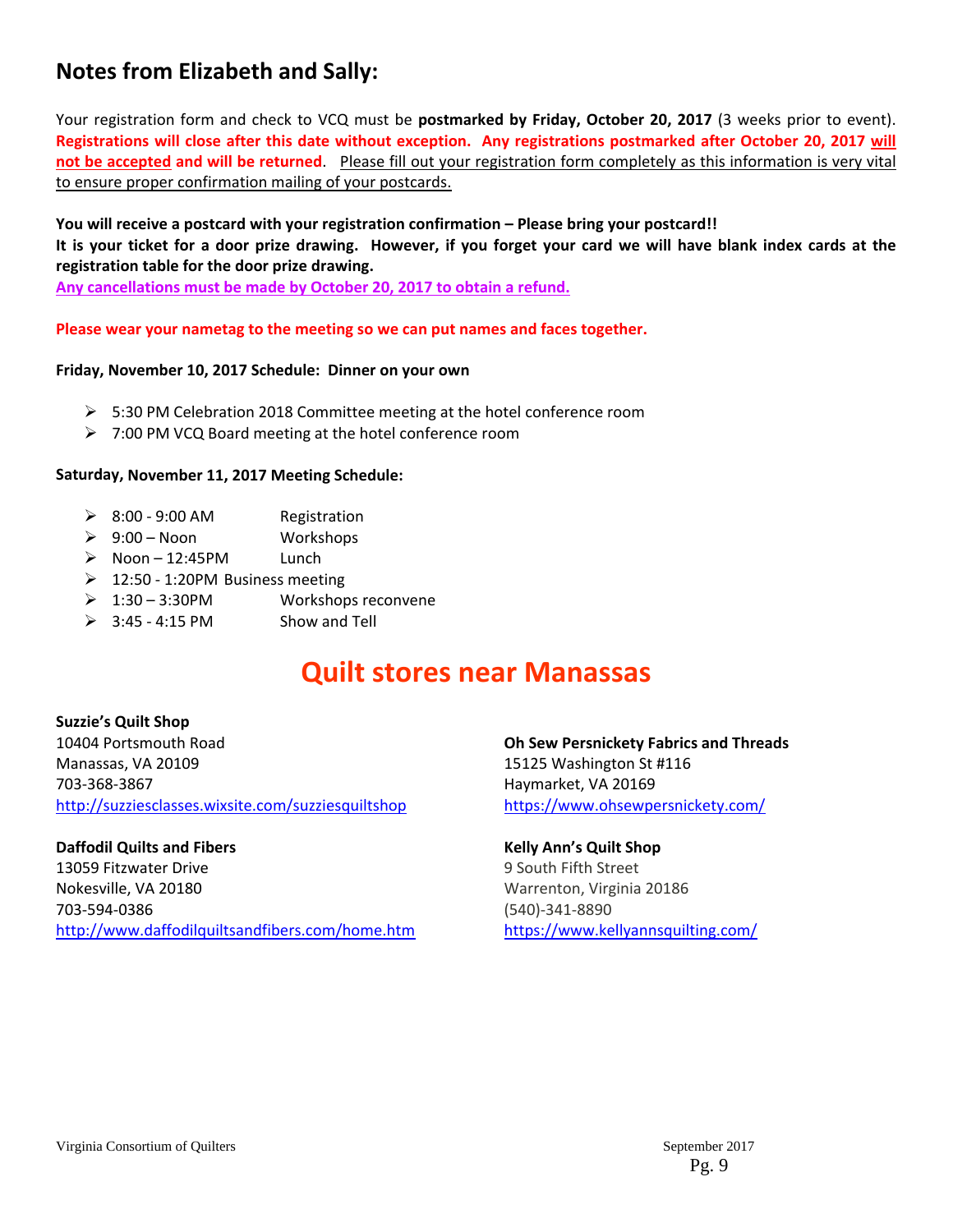\*\*Please follow instructions with workshop descriptions to order patterns and kits.

# **Workshops \*\*\*\*\*\*\*\*\*\* Workshops \*\*\*\*\*\*\*\*\*\* Workshops \*\*\*\*\*\*\*\*\*\***



#### **Workshop A: "Big Blue" Modern Mini with Deb Schupp**

"Big Blue" Modern Mini – Dip your toes into the world of modern quilting with this high impact, large graphic. Deb will teach rapid construction techniques to help you finish your project in record time. Adjust the size to fit your needs – make a table or bed runner, or wall quilt.

#### **Skill Level Required:** Beginner

#### **Supply List:**

Sewing machine and basic sewing supplies, cutting mat and rotary cutter, short ruler, straight pins, piecing thread, machine quilting thread to match your color selection.

**(Optional) Kit Fee:** \$ 9: 16 ‐ 2 ½" strips (including contrasting color), 14 – 1 ½" strips. Bring your own light color background (cream, gray, white)

#### **Fabric Requirements:**

Students, please indicate on your registration form if you would like a kit, so I will have enough cut.

15 - 2 ½" x 18" strips in one color-way, each strip from a different print, solid or ton-on-tone (blue, red, green, etc.) 14 - 1 $\frac{1}{2}$ " x 12" strips in the same as above 1- 2  $\frac{1}{2}$  x 18" strip of contrasting color from the opposite side of the color wheel Background – 3/4yd Batting – 3/4yd Backing – 3/4yd

#### **About your teacher:**

Deb Schupp is a textile artist, pattern designer, teacher, and presenter. Her work has been exhibited in the Arts & Culture Center of Culpeper art shows and is on sale at Glassworks Gallery in Sperryville, VA. Deb had a quilt in the 2017 Sacred Threads exhibit, a juried, national show in Herndon, VA. She is collaborating on a large project representing the

Virginia Consortium of Quilters  $\sim$  2017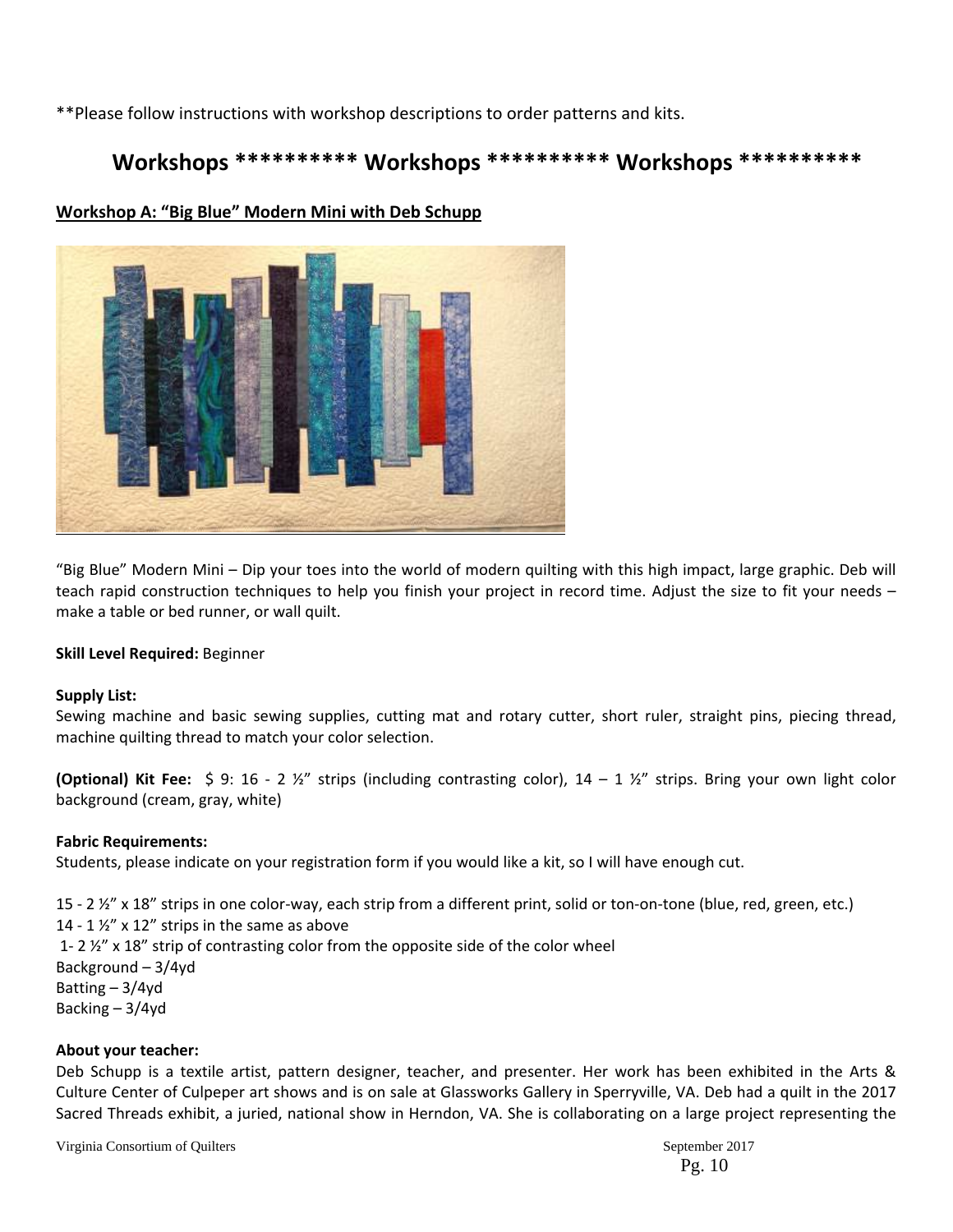four seasons to be installed in a public building in Culpeper in early 2018, as well as continuing to present and teach at quilt guilds state wide. To contact teacher with questions prior to workshop please use: *DebSchupp@GumboDesignStudios.com www.GumboDesignStudios.com*

#### **Workshop B: Nested Petal Machine Applique Class with Penni Domikis**



Merry Blossoms

Students will be making blocks for a scrappy Merry Blossoms quilt using a machine applique method for faux curved piecing.

The pattern is scrap and jelly roll friendly.

**Skill Level Required:**  Basic piecing knowledge and basic sewing and pressing skills

#### **Supply List:**

Background fabric – Blocks will measure 10 ½ inches. Jelly roll pack or various scraps and strips. Color coordinating thread for machine applique. A sewing machine with a zigzag stitch (or other decorative stitch) Rotary cutter and mat General Sewing Supplies

#### **Kit Fee: \$18.50 Follow the directions below to pre‐order your kit.**

IMPORTANT You MUST pre‐order a kit from Penni:Please

follow this link to pre-order a kit from Penni: The link below is for the purchase of the kit at significant discount of \$18.50. The kit includes: pattern, template and Terial magic spray. There is also included a downloadable file for the class to print out with fabric requirements. Once you purchase the kit the file will be available for download. The kit itself will be given to the student on the day of class and so does not include shipping. Kit does not include fabric.

https://cabininthewoodsquilters.com/store/#!/Class-Kit-VCQ-Nested-Petal-Class-Nov-2017/p/91357395/category=24848084

The Kit can be found on Penni's web store under the first category of CLASS KITS. It is specifically marked VCQ -November 2017 and will be removed from the site after the class.

**About your teacher:**  Penni Domikis is the owner of Cabin in the Woods Quilters, a quilt pattern design company established in 2003. A self‐proclaimed Jill‐of‐all‐trades, Penni was introduced to quilting by a family friend and combined her love of this new hobby, along with her passions for photography and graphic design, into a thriving pattern design business. As an award‐winning quilter, Penni has developed a reputation for breaking down quilt designs into manageable pieces for quilters of all skill levels, following her company's motto, "Make it simple ... but make it with style!" She loves the creativity of coming up with new designs and delights in all aspects of the pattern process, from the cutting, to the stitching, to the print layout for production. She loves meeting quilters all over the country at classes, workshops and quilt shows and enjoys seeing her designs stitched and recreated by other quilters. Penni houses her office and design studio in the log cabin lovingly reconstructed by her husband after its catastrophic loss to fire in 1999. Penni's home and wooded surroundings lend more than a name to Cabin In The Woods Quilters. The beauty of the surrounding nature provide her with continual inspiration while allowing the freedom and flexibility to spend more time being a mom. Penni resides in Fredericksburg, Virginia and shares her home with her husband, three sons and two dogs.

Virginia Consortium of Quilters  $\sim$  2017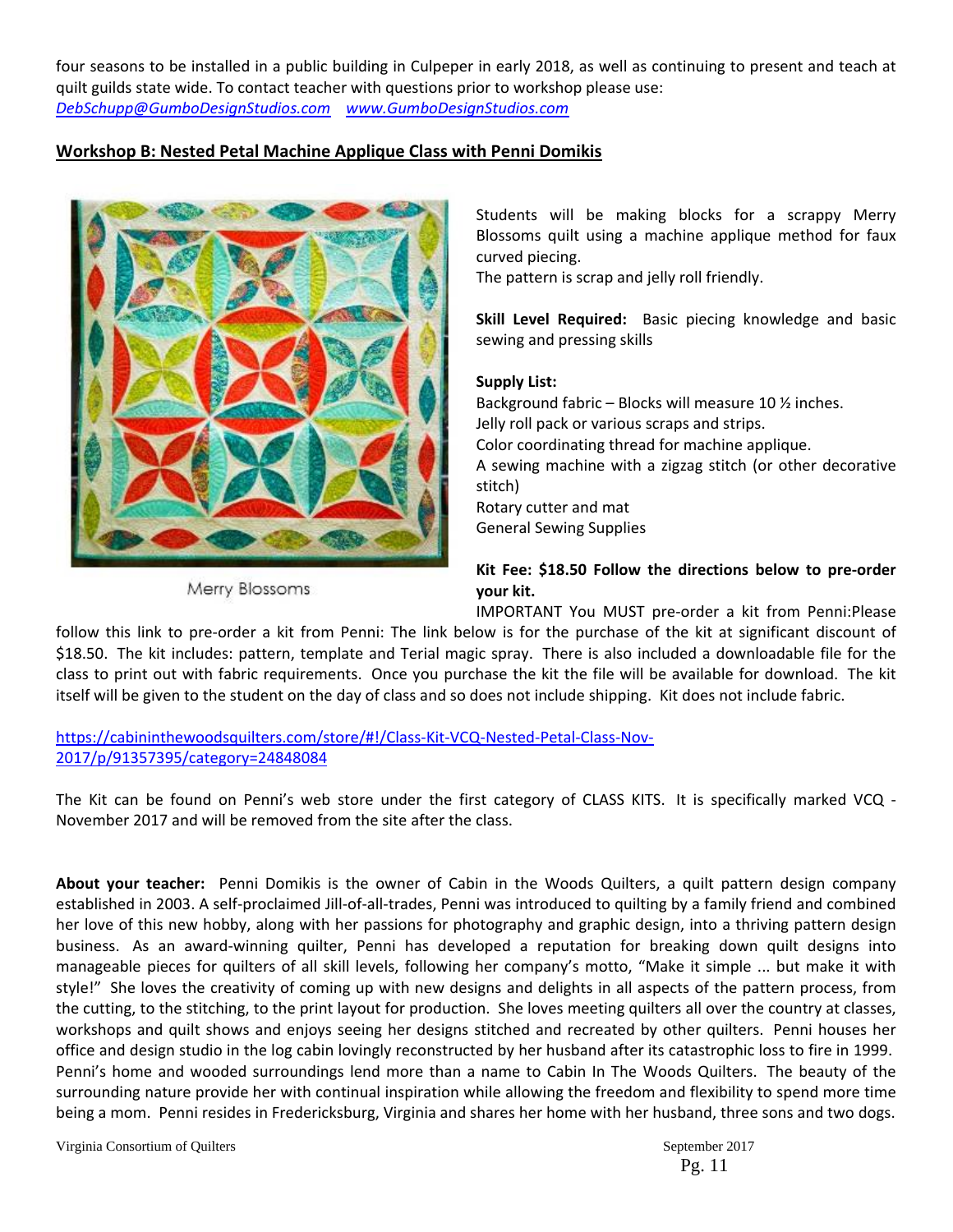#### **Workshop C: Basket for Baltimores with Cindy Simms**



Appliquers‐ Do you want to create a stunning center motif for a wall hanging or full-size quilt? This class is for you. Create an elegant textured basket to be showcase and fill with your favorite flowers. You can use applique flowers, a specific layered applique flower or even any dimensional applique flower to create your own personalized medallion center. The choice of flowers is yours, but first you start with making this woven basket with a dimensional handle. We will also make a ruched rose during class.

#### **Skill level: Hand applique beginner and beyond**

**Pattern fee:** \$5.00, payable to teacher.

#### **Supplies:**

Wash and dry all fabrics that you bring. Do NOT use fabric softeners (fusible bias tape will not stick if you use fabric softener.)

DO NOT wash your fusible bias tape.

Fabric: 45 X 45-inch square background fabric (if fabric is not 45 inch wide, it still can be used as long as you get at least a 36 X 36 inch square of fabric).

Bridal tulle ½ yard (DO NOT wash) you can use a lace instead of tulle if desired

2 packages of Clover Fusible Bias tape

1 pack 11 yards ¼ inch wide 1st and MAIN color of basket

1 package 5 yards  $\frac{1}{4}$  inch wide  $2^{nd}$  and contrast color of basket

#9 Hand quilting needles

Straight pins

1 package of applique pins (3/4 inch long)

1 package of quilters long straight pins

Scissors, both fabric and paper, seam ripper, rotary cutter, mat and ruler, thimble, threads to match fusible tapes Parchment paper roll (kind used for baking)

28 X 28 inch piece of cardboard (think cut up cardboard box)

For Ruched Rose:

Strip 23 ¾ inch wide X width of fabric selvage to selvage, pink, red or yellow color (the color you would like best)

Any questions, please email Cindy before the workshop, don't wait until the last minute.

You can bring a drink with you as long as it has a screw on cap to prevent spills.

**About your teacher**: Cindy learned to quilt in the mountains of Western Maryland from her grandmothers who took her to their quilting bees and encouraged her to experiment. At the same time, she was learning clothing construction from her mother. After high school, she joined the US Women's Army Corps and met her husband. Traveling with her husband and children to all the places the military took them influenced her designs and quilting. Because she grew up on a farm her love of quilting is firmly rooted in realism versus abstract but she is working toward expanding her work. She enjoys using unusual fabrics, embellishments and glitz to create different textures.

Cindy taught her first class in 1974 to friends who wanted to learn quilt making, she has taught locally, regionally and internationally. She has won many ribbons including Best of Show and received a special award from the Japanese

Virginia Consortium of Quilters  $\sim$  2017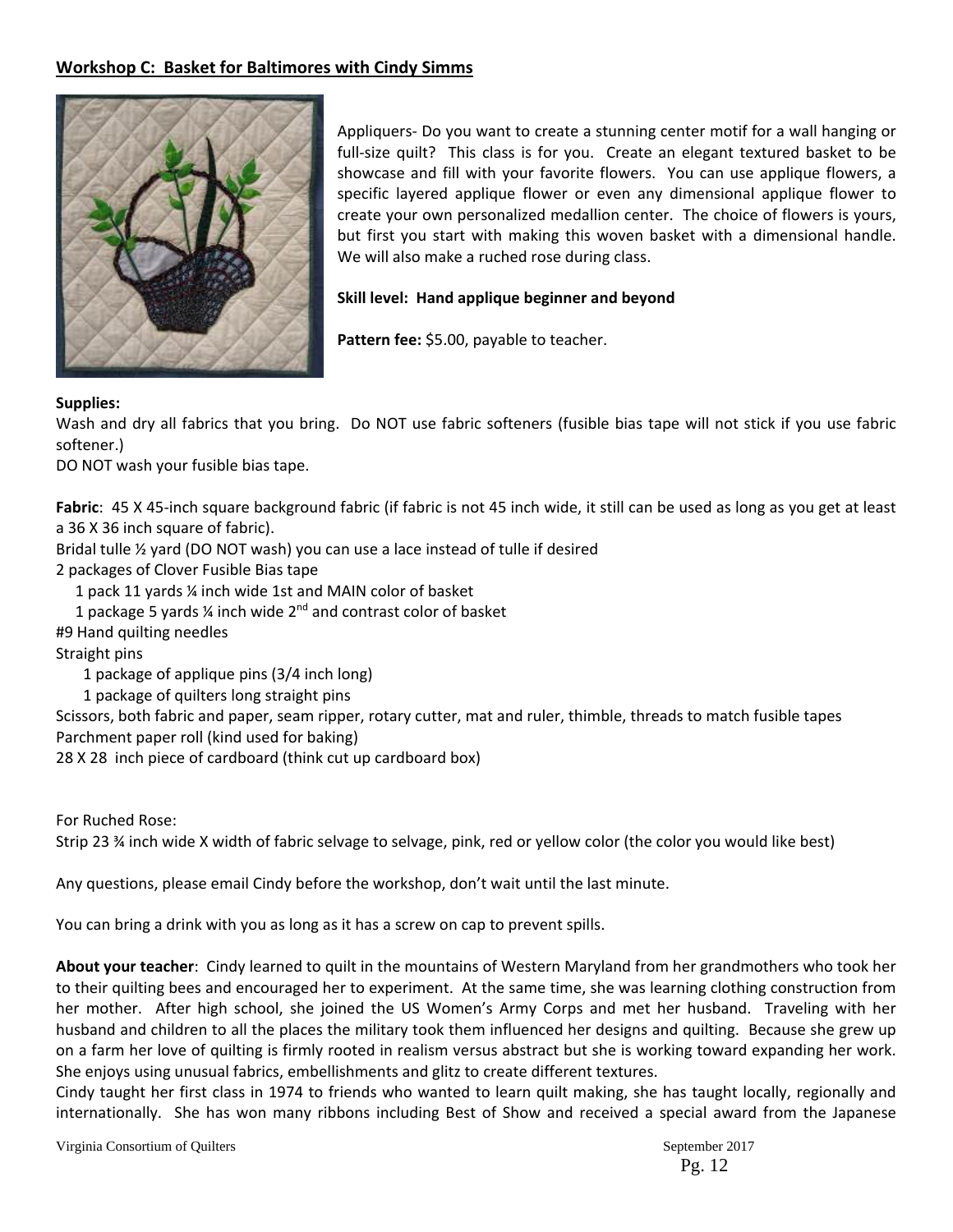National Defense Force of Okinawa. She was one of the semi‐finalists in the Great American Quilt Contest for the Statue of Liberty in 1986 and in 1997 her wall hanging traveled with a Hoffman Challenge. Cindy has published works in 10 titles by fellow authors. She enjoys participating in quilt challenges, both locally and on the internet and often turns her designs into workshops. In 2002, she was a nominee for "Quilt Teacher of the Year" and in 2005 she had a set of patterns published in a book titled Baltimore Beginnings. Her latest book came out in 2014 titled "Mariner's Compass Quilts" by Schiffer Publishing.

Cindy has been quilting for over 60 years and teaching for 42. She lives in Woodbridge VA with her husband, 16‐year‐old granddaughter and 3 cats.

#### **Workshop D: Come Quilt With Me**

Bring your own project to work on as you sit and quilt with other members and experience wonderful fellowship.





**VCQ will be scheduling meetings all over the state. If your guild would like to sponsor a meeting contact one of the Board members. If you know of a quilting teacher we would be**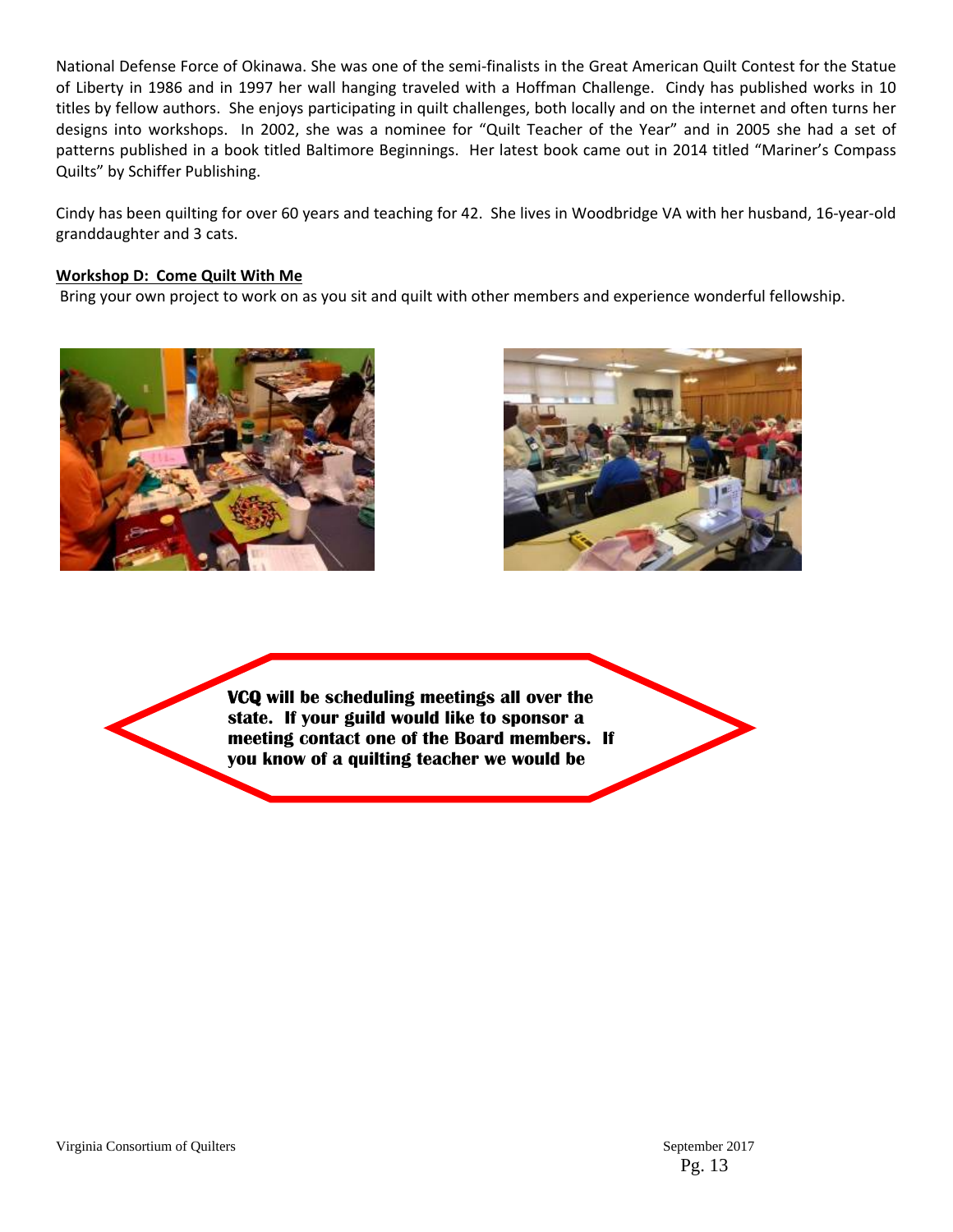#### **VCQ WORKSHOP REGISTRATION FORM**

Registration form deadline: **Friday, October 20, 2017.****Registrations will close after this date without exception.**  Any registrations postmarked after October 20th 2017 will not be accepted and will be returned. Any workshop cancellations **prior to the deadline are eligible for a refund.**

Please fill out **completely** and please **PRINT***.*

| Name    |      |       |     | Member______ Non-Member_____ |
|---------|------|-------|-----|------------------------------|
| Address |      |       |     |                              |
|         | City | State | Zip |                              |
| Phone   |      | Email |     |                              |

Choice of Workshop (includes lunch). Circle letters and indicate choice on line below. In the event your workshop choice is full and you are placed in CQWM, do you want the \$5.00 refund or donate it to VCQ? (please check your preference) \_\_\_\_\_\_\_\_\_\_\_\_\_Refund \_\_\_\_\_\_\_\_\_\_\_\_\_VCQ

Workshop A: Big Blue Modern Mini with Deb Schupp \$9 kit fee payable to instructor at class, please circle below if you are asking for a kit to be brought to the workshop for you.

Workshop B: Nested Petal Machine Applique with Penni Domikis \$18.50 kit fee, pre-order via website as listed in description, delivered at workshop, no shipping fee will be charged.

Workshop C: Basket for Baltimores' with Cindy Simms, \$5.00 pattern fee payable to instructor at class Workshop D: Come Quilt with Me (CQWM)

1st choice\_\_\_\_\_\_\_\_\_\_\_\_ 2nd choice\_\_\_\_\_\_\_\_\_\_\_\_3rd choice\_\_\_\_\_\_\_\_\_\_\_\_

| Cost                                             |                    |
|--------------------------------------------------|--------------------|
| Member, Workshop                                 | \$40               |
| Member, Community Service/Come Quilt with Me     | \$35               |
| Non-member, Workshop                             | \$55               |
| Non-member, Community Service/Come Quilt with Me | \$45               |
| Host Guild Non VCQ committee member              | $$15**$ lunch only |

\*\*A host guild non‐VCQ committee member may register as a guest only for \$15 to include lunch and the business meeting. A non‐ VCQ visitor may attend any business meeting only and both must pre‐register in order to have an accurate count for lunch. Amount enclosed: \$ Pattern or supply fee, if any, is paid to teacher at time of class unless directions within workshop description say otherwise.

Will you be purchasing a kit from your teacher for Big Blue Modern Mini, if in Class A? Yes No Please try to bring exact change.

Are you willing to be a class helper? Yes No

Are you bringing a sewing machine to Come Quilt with Me? Yes No

Were you referred or invited by a VCQ member? Yes No

| If so, please write in their name |  |
|-----------------------------------|--|
| Special lunch requirements:       |  |

Vegetarian\_\_\_ Gluten-free\_\_\_ Allergic to \_\_\_\_\_\_\_\_\_\_\_\_\_\_\_\_\_\_

| Send workshop registration form and your check <b>payable to VCQ</b> to        |
|--------------------------------------------------------------------------------|
| Sally Ann Hurst, 4331 Rolling Hill Road, Red House, VA 23963                   |
| Questions? Contact Sally Ann Hurst @ 434-248-6212 VA or 6SallyHurst7@gmail.com |
| Virginia Consortium of Quilters                                                |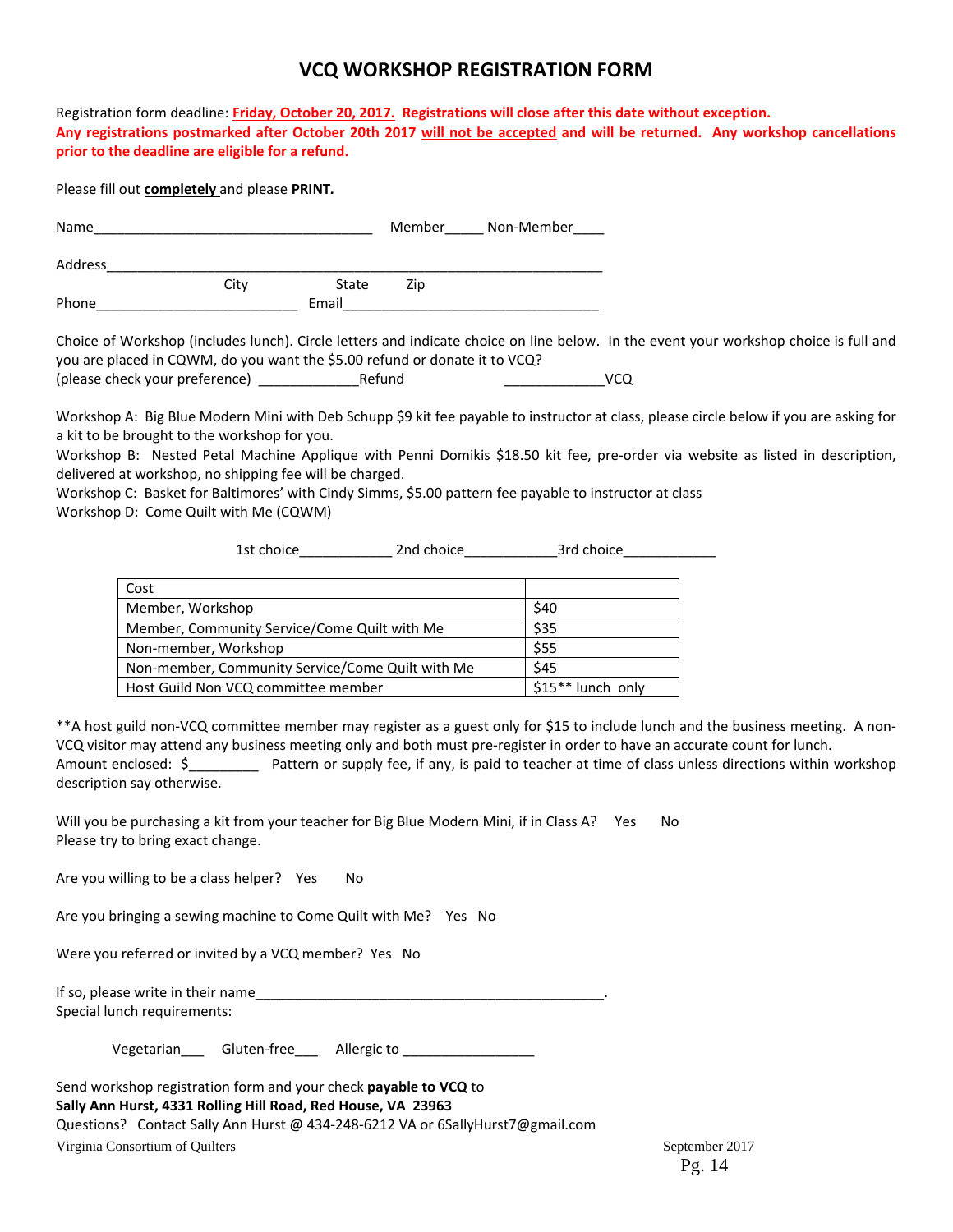#### **TREASURER'S REPORT AS OF AUG. 18,2017**

Money Market: \$7332.06 Checking Account: \$18,097.71







Virginia Consortium of Quilters September 2017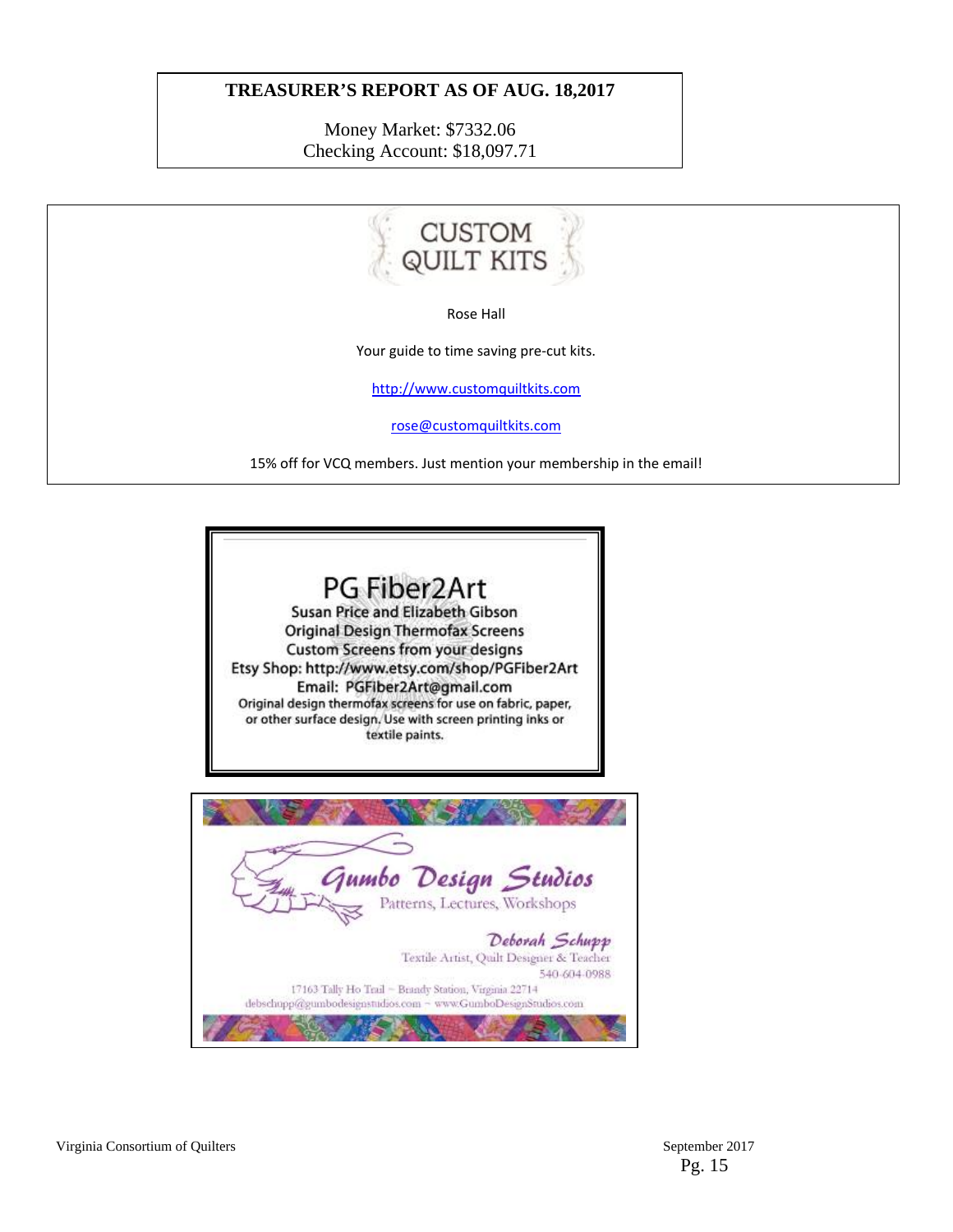# **Meryl Ann Butler's**

# Ocean Liew Ants

Art, Quilting & **Fiber Art Classes** 

Instruction in color, values, drawing and painting can help you add that extra touch of realism to your pictorial quilts.

All classes suitable for untrained beginners or advanced students.

Day & evening courses

Spring 2017 VCQ discount \$85 off (mention this ad)

Small classes in a bay front loft at 209 W. Ocean View Ave, Norfolk





Meryl Ann Butler is the author of 90-Minute Quilts, and MORE 90-Minute Quilts.

**30 Minute** 

Semi-private and private Quilting Arts classes include: 90-Minute Quilts **Color for Quilters Textile Collage** MerylAnnB@mac.com

# **MEMBERSHIP**

# *Don't forget to send in your renewals for 2018.*

\*\*Celebration is next year! Must be a member to register in August and be a member in 2018 \*\*\*\*

See above for Application or you can find it on www.VCQ.org